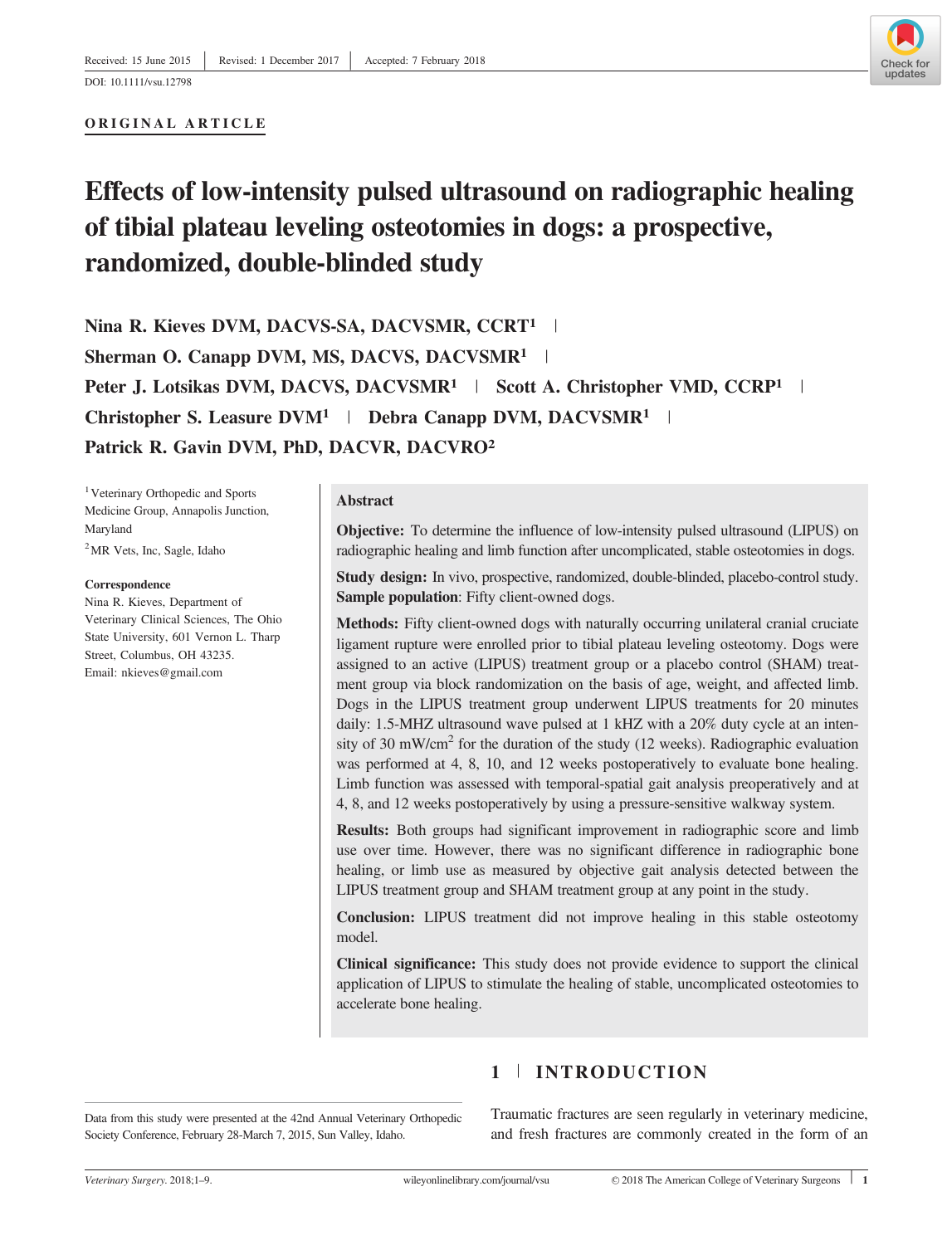osteotomy for the correction of angular limb deformities and stabilization of cranial cruciate ligament (CCL) deficient stifles. Fracture healing involves a complex series of biologic events to restore adequate mechanical strength and thus allow a return to full function. Ultrasound, or the propagation of an acoustic wave, can be used as a diagnostic or therapeutic tool, depending upon the frequency, level of energy, or pressure emitted. Therapeutic ultrasound is used to stimulate tissues and induce biologic effects. Low-intensity pulsed ultrasound (LIPUS) lies between diagnostic and therapeutic ultrasound, typically being delivered at intensities below 100 mW/cm<sup>2</sup>.<sup>1</sup>

LIPUS was first reported to accelerate the normal fracture repair process in humans in  $1983$ ,<sup>2</sup> and it was approved by the US Food and Drug Administration for the accelerated healing of fresh fractures in 1994 and for the treatment of established nonunion fractures in 2000. Sales of LIPUS in 2006 were approximately \$250 million in the United States alone.<sup>3</sup> LIPUS has been shown to accelerate healing of fresh fractures and nonunion fractures in human and animal models and in planned osteotomies. $4-7$  Although the mechanism of its effect is not completely understood, it is likely secondary to thermal and nonthermal effects at an intracellular level, with effects on cell membranes and proteins as well as molecular effects, with most effects being nonthermal.<sup>1</sup> LIPUS is believed to be a form of mechanical energy that produces micromechanical strain, thereby stimulating or inducing bone repair.<sup>1</sup>

Early return to function following traumatic fractures and surgically created osteotomies is based on the healing of the fracture or osteotomy site without clinically significant complications. Were adjunct treatment with LIPUS to accelerate healing, this could allow earlier return to function for the individual patient, potentially decreasing morbidity, and could shorten the convalescent period, allowing for an earlier return to full function. Decreasing complications associated with bone healing and allowing early active mobilization could also decrease cost of treatment. Large-scale, randomized, double-blind, placebo-controlled trials that have been reported in the human literature have provided evidence that LIPUS accelerates healing of fractures.<sup>2,7-18</sup> However, the use of LIPUS has not been investigated in dogs.

The objective of this study was to determine the influence of LIPUS on radiographic healing and limb function after tibial plateau leveling osteotomy (TPLO) in dogs. We hypothesized that application of LIPUS over the surgical site would improve radiographic healing of the osteotomy compared with a placebo-treated control group (SHAM). We also hypothesized that limb function, assessed via temporalspatial gait analysis, would be improved in dogs treated with LIPUS compared with those in the SHAM group.

### 2 <sup>|</sup> MATERIALS AND METHODS

Large-breed dogs with unilateral naturally occurring CCL disease were prospectively enrolled in the study with owner

consent. Age, weight, sex, limb operated on, meniscal status (intact vs torn), cruciate status (partial vs complete tear), and preoperative and postoperative tibial plateau angle (TPA) were recorded for each dog enrolled. Dogs were enrolled until 25 dogs were enrolled for each group ( $N = 50$  dogs). The diagnosis of CCL disease was based on orthopedic examination and radiographic findings and was confirmed at the time of surgery. Dogs with concurrent orthopedic, neurological, or metabolic disease were excluded from the study, including dogs with contralateral CCL disease. All owners signed a consent form for enrollment. This study complied with the standards in the Guide for the Care and Use of Laboratory Animals (Institute of Laboratory Animal Resources, National Institutes of Health [86-23, revised 1985]).

All dogs received complete general physical, orthopedic, and neurological examinations and had routine preanesthetic blood work screening performed, consisting of a complete blood cell count and biochemistry profile. Food was withheld from each dog for a minimum of 10 hours prior to induction of anesthesia. Dogs were premedicated with a combination of hydromorphone (0.05-0.1 mg/kg IV; West-Ward Pharmaceuticals, Eatontown, New Jersey) and diazepam (0.5 mg/kg IV; Qualitest Pharmaceuticals, Huntsville, Alabama). All dogs were induced with intravenous propofol (PropoFlo; Abbott Animal Health, Abbott Park, Illinois) and maintained with isoflurane (Fluriso; VetOne, Boise, Idaho) in oxygen. A balanced crystalloid solution (Veterinary Plasma-Lyte A; Abbott Animal Health) was given for the duration of surgery (10 mL/kg IV for the first hour, 5 mL/kg thereafter). Heart rate, respiratory rate, esophageal temperature, indirect blood pressure, hemoglobin saturation, and electrocardiography were monitored during anesthesia. All patients received cefazolin (22 mg/kg IV; West-Ward Pharmaceuticals) at induction and then every 90 minutes for the duration of surgery. Postoperative pain management consisted of hydromorphone (at an average dose of 0.05 mg/kg IV every 4 hours), an oral nonsteroidal anti-inflammatory drug at the recommended dosage, and oral tramadol (tramadol hydrochloride, 2-3 mg/kg every 8-12 hours; Mylan Pharmaceuticals, Canonsburg, Pennsylvania).

Dogs underwent standard TPLO surgery performed routinely as described elsewhere,<sup>19</sup> with the application of a standard 3.5-mm locking TPLO plate (New Generation Devices, Glen Rock, New Jersey). All osteotomies were performed with a 24-mm radial saw blade. Joint exploration was performed through a minimedial arthrotomy, and meniscal tears were debrided; intact menisci were not released. Oral medications were first administered on the evening of surgery or the following morning, depending on the appetence level of the dog. Hydromorphone was discontinued the morning following surgery. Dogs in both groups underwent the same postoperative rehabilitation regimens, including daily home exercise programs.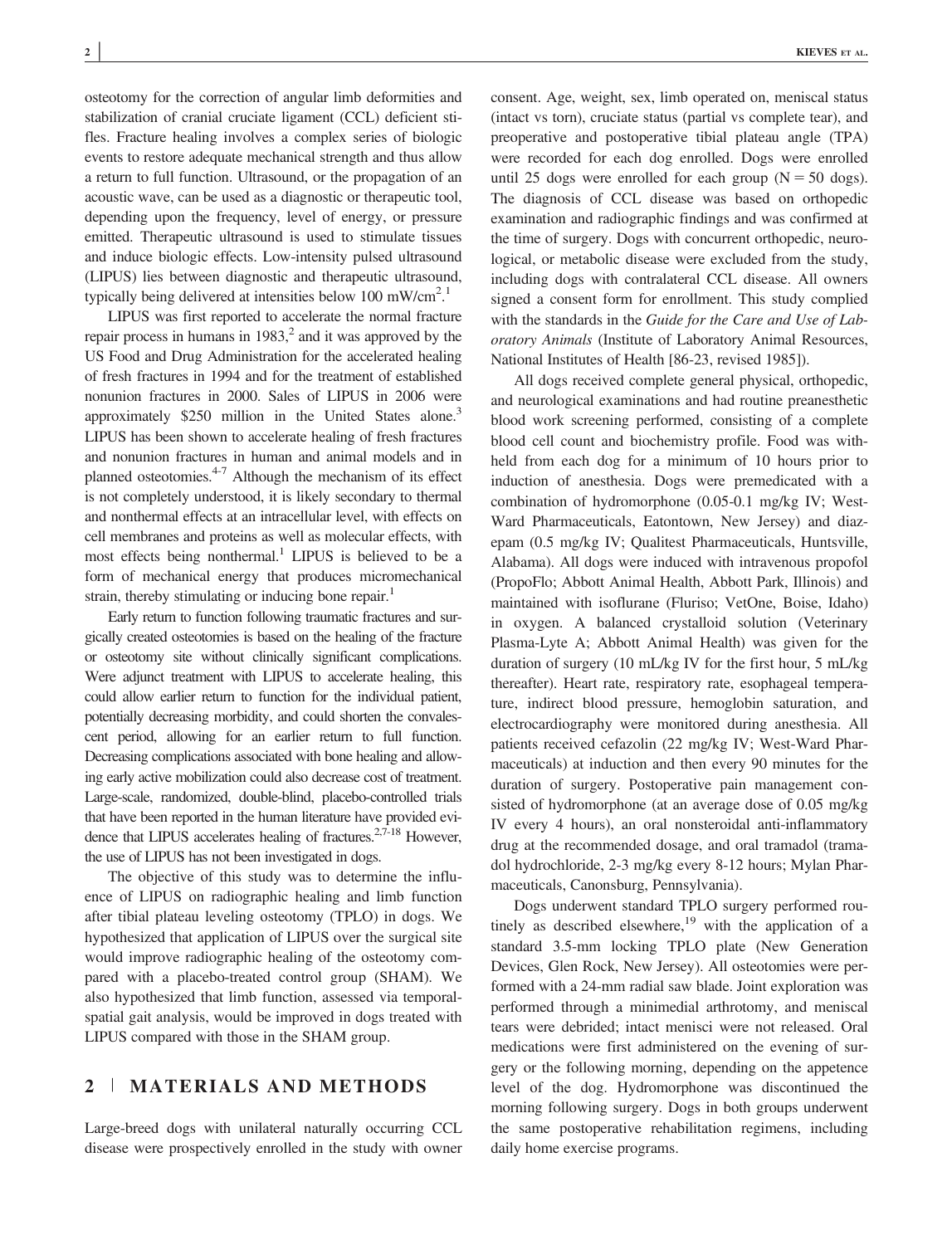

**FIGURE 1** Placement of the unit on the limb. A, Mark on the limb (x) made over the osteotomy site as a reference point for owners. **B**, Strap in place over the mark. C, Transducer with coupling gel applied. D, Transducer in place within the strap

# 2.1 <sup>|</sup> LIPUS treatment

Dogs were assigned to 1 of 2 treatment groups, LIPUS (active treatment) or SHAM (placebo control treatment), via a randomized block cohort study on the basis of patient age, breed, sex, weight, and limb affected. The primary investigators and owners were blinded to the treatment group assignments. The LIPUS group underwent LIPUS treatments for 20 minutes daily. Briefly, per manufacturer's (Bioventus, Durham, North Carolina) recommendation, a Velcro strap was placed around the proximal tibia positioned over the osteotomy site, which was marked with a Sharpie marker, on the lateral aspect of the limb, with the application cap placed over the marked site (Figure 1). Coupling gel was applied to the transducer, the transducer was placed in the cap of the Velcro sleeve touching the skin, and the cap was closed to hold the transducer in place; the unit was then started. The unit produced a 1.5-MHZ ultrasound wave pulsed at 1 kHZ with a  $20\%$  duty cycle at an intensity of 30 mW/cm<sup>2</sup> and was set to run automatically for 20 minutes when activated. It emitted an alert when the treatment was completed. Owners

were given verbal instructions, shown how to apply the unit, and given a handout with photographs showing how to apply the unit. Owners were instructed to apply the unit, for the duration of the study (12 weeks), at home once daily for 20 minutes at approximately the same time each day to the site that was marked with the Sharpie marker on their dog's skin to ensure appropriate placement of the unit. Hair was reclipped, and the site was remarked at the 2, 4, 8, and 10 week postoperative recheck examinations.

#### 2.2 <sup>|</sup> SHAM treatment

The SHAM group underwent the exact same protocol as the LIPUS group described above; however, a sham unit was used. These units emitted the same alert noises, emitted the same light, and operated for the same amount of time as the active units; however, they did not emit any ultrasound energy. All owners were instructed in the same manner regarding how to place the unit. The application site was marked, and hair was reclipped at the 2, 4, 8, and 10 week postoperative recheck examinations.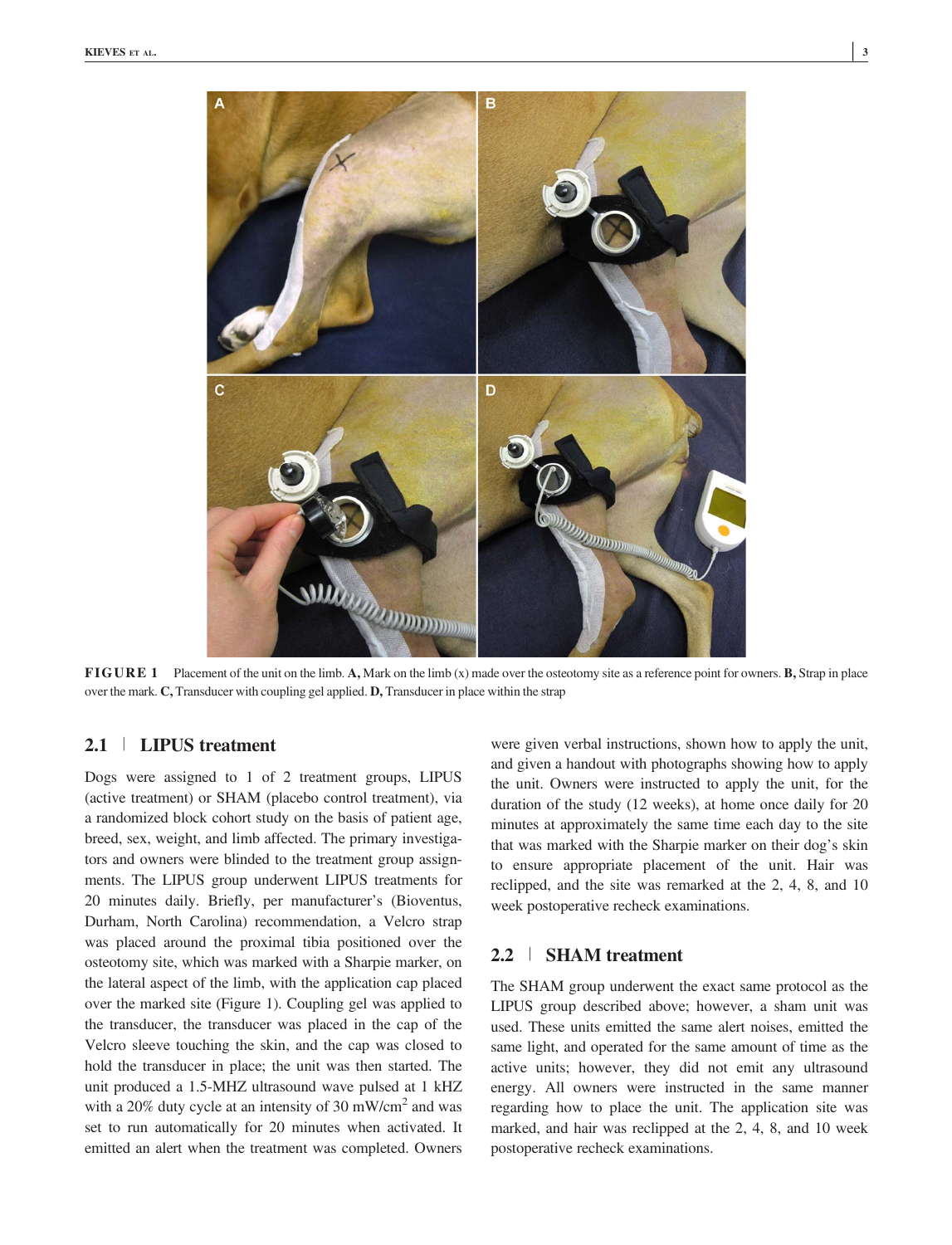#### TABLE 1 Demographics of dogs enrolled in the study

| <b>Variable</b>   | <b>SHAM</b><br>treatment<br>group | <b>LIPUS</b><br>treatment<br>group | P value |
|-------------------|-----------------------------------|------------------------------------|---------|
| Age, months       | 66.6                              | 73.1                               | .472    |
| Weight, kg        | 35.8                              | 34.6                               | .868    |
| <b>BCS</b>        | 5.8                               | 5.9                                | .77     |
| Preoperative TPA  | 28.5                              | 28.3                               | .87     |
| Postoperative TPA | 3.3                               | 3.8                                | .23     |

BCS, body condition score; LIPUS, low-intensity pulsed ultrasound; SHAM, placebo-treated control; TPA, tibial plateau angle.

#### 2.3 <sup>|</sup> Compliance evaluation

All of the units (active and sham) recorded compliance data. This included the dates of application as well as the duration of application.

#### 2.4 <sup>|</sup> Radiographic evaluation

Routine orthogonal TPLO style stifle radiographs were taken preoperatively, immediately postoperatively, and at 4, 8, 10, and 12 weeks postoperatively. A board-certified radiologist blinded to treatment group evaluated radiographs taken at 4, 8, 10, and 12 weeks postoperatively. A digital scoring system on a scale of 0-4 (see Table 2) was used to determine the degree of healing (Figure 2).

#### 2.5 <sup>|</sup> Temporal-spatial gait analysis

Dogs underwent baseline temporal-spatial gait analysis preoperatively and at 4, 8, and 12 weeks postoperatively at a walking gait (GAITFour; CIR Systems, Havertown, Pennsylvania). A 24-foot walkway system<sup>20</sup> was placed on a flat, solid surface in a dedicated space for gait analysis during the duration of the study. Briefly, a 3-foot-long section of inactive mat was placed before and after the active portion of the mat to provide

TABLE 2 Radiographic healing scoring system

| <b>RHS</b> | <b>Description</b>                                                      |
|------------|-------------------------------------------------------------------------|
|            | Osteotomy with no sign of healing.                                      |
|            | Widened osteotomy indicating resorption.                                |
| 2          | Minimal periosteal bone formation.                                      |
|            | Moderate periosteal bone formation but<br>osteotomy site still visible. |
|            | Healed osteotomy, ie, cannot see the osteotomy line.                    |

RHS, radiographic healing score.

space for the patient to achieve a constant speed for gait analysis. The mat was calibrated by the manufacturer before purchase. The walkway system interfaced with a notebook computer and software program (GAITFour software version 4.9W5) for processing and storage of raw data recorded from gait analysis. Two cameras were positioned at a height of 50 cm at opposite ends of the walkway system to record movement simultaneously in both directions. Digital video files of each pass across the walkway system were automatically linked to the data files for footfall verification.

Dogs were walked on the mat until they appeared relaxed and acclimated (approximately 2 passes/dog) to the walkway system and their surroundings. Dogs were walked across the portable walkway system by 1 of 2 different handlers trained in gait analysis; the handler attempted to maintain a constant velocity on a loose leash. A pass was defined as a dog walking the length of the portable walkway system in 1 direction. Each pass consisted of a minimum of 3 valid gait cycles and a maximum of 5 gait cycles. Three to 5 passes were completed across the portable walkway system by walking a dog across the mats in 1 direction. Inclusion criteria for a pass in the data analysis were a relaxed steady walk without the dog pulling on the leash, a velocity between 60 and 100 cm/sec, and no overt turning of the head from midline. In addition, each gait pattern must have been a walk consisting of 3 paws on the floor at any given time.

Videos of each walk were recorded to ensure walk validity. The software program was used to distinguish the paw print of each footfall. Paw prints were identified manually as left front, right front, left hind, or right hind during the first gait cycle. From that point forward, the software program automatically replicated the gait pattern on the basis of automatically identified footprints. Analysis of each pass by the software program provided a mean velocity, which was calculated by dividing the distance traveled (in centimeters) by ambulation time (in seconds). The velocity of individual gait cycles was compared to verify that variation within each pass did not exceed 10%.

Data analysis included mean  $\pm$  SD values for stride length (Str), percentage of stance phase during gait cycle (ST%), number of sensors (NS), total pressure index (TPI), mean pressure index (MPI), and GAIT4Dog Lameness Score (GLS; CIR Systems, Inc., Franklin, New Jersey). The ST% was defined as the proportion of time that the paw was in contact with the ground during 1 gait cycle compared with total gait cycle time. NS was the number of sensors activated by each paw during a single footfall. TPI was defined as the sum of peak pressure values recorded from each activated sensor by a paw during mat contact, represented by the switching levels and reported as a scaled pressure from 0 to 7 for each sensor. MPI was defined as the sum of pressure values recorded from each activated sensor during ST divided by NS. GLS was calculated as the mean pressure of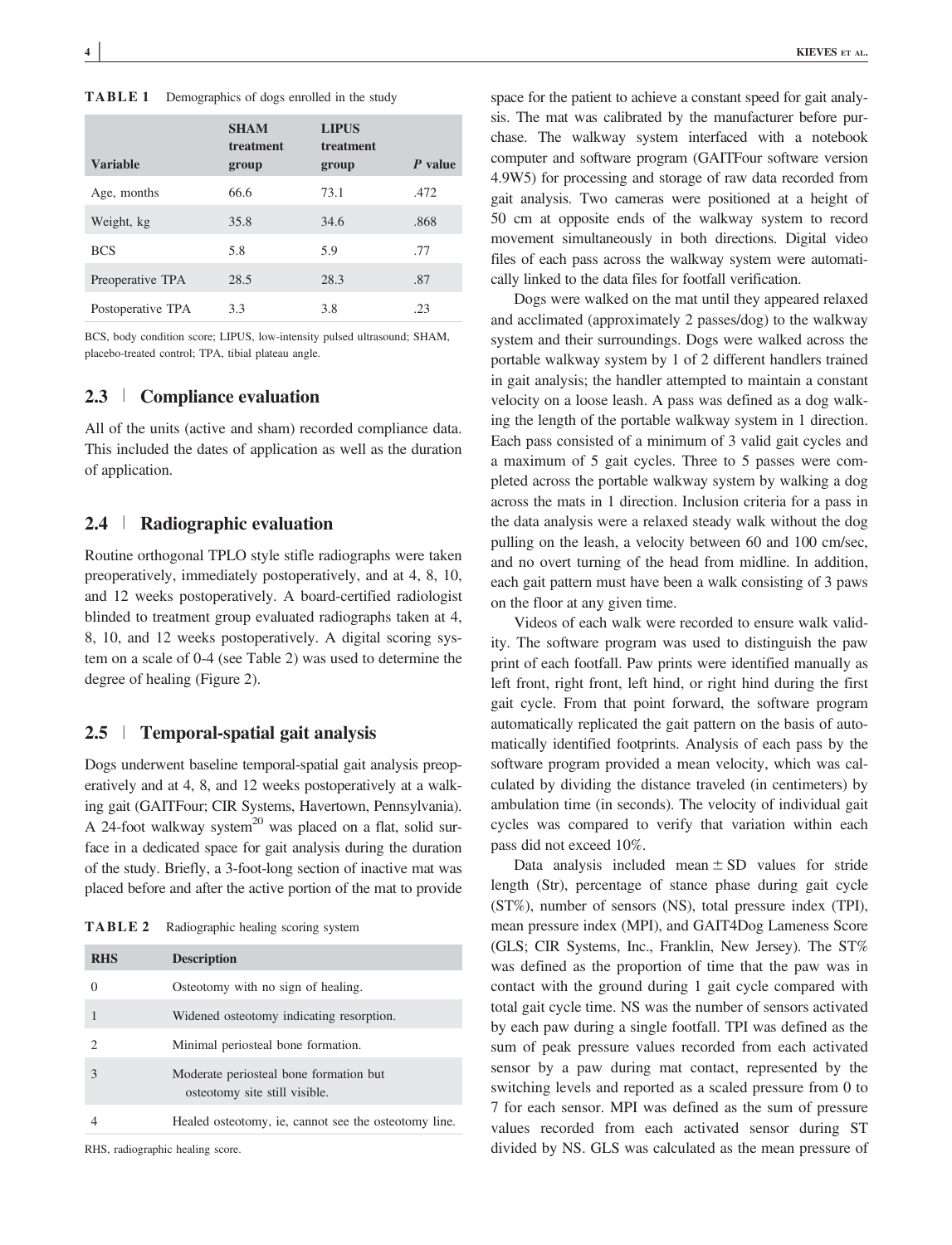

FIGURE 2 Lateral stifle radiographs taken throughout the study, with examples of radiographic healing scores 0-4, from left to right (see Table 2 for interpretation of scores)

the surgical limb compared with the expected overall weight bearing of the limb on the assumption that each hind limb should bear approximately 20% of the total weight of the animal. The mean ratio  $\pm$  SD was calculated for each variable as a comparison of the surgical limb compared with the nonsurgical limb. The software program allowed for a summary for export of data for each dog to a spreadsheet for data analysis.

#### 2.6 <sup>|</sup> Statistical analysis

Multivariable regression was used to analyze the relationship between treatment group and outcome while controlling for effects of individual and time. The mean value of each variable of each dog for each hind limb at each time point (preoperatively and at 4, 8, and 12 weeks postoperatively) was evaluated for variables including Str, ST%, MPI, TPI, hind limb reach, and GLS. Student's t test was performed to compare age, weight, and preoperative and postoperative TPA. All groups were evaluated to confirm normal distribution with a Shapiro-Wilk test prior to statistical evaluation. For all evaluations,  $P < .05$  was considered significant (Stata 11.0; StataCorp, College Station, Texas).

### 3 <sup>|</sup> RESULTS

#### 3.1 <sup>|</sup> Descriptive statistics

Both the SHAM and the LIPUS groups consisted of 25 dogs. The most commonly affected breed in both the SHAM and the LIPUS groups was the Labrador retriever, with 13 and 11 dogs affected, respectively. The SHAM group also included golden retrievers (3), German shepherd dogs (2) and 1 each of American Staffordshire terrier, Australian shepherd, boxer dog, Chesapeake Bay retriever, mixed breed, coonhound, and Rottweiler. The LIPUS group also included German shepherd dogs (2), Rottweilers (2), and 1 each of American Staffordshire terrier, Bernese mountain dog, boxer dog, cane corso, Chesapeake Bay retriever, Doberman retriever, giant schnauzer, golden retriever, Gordon setter, and Samoyed. The SHAM group had 18 (72%) females (1 intact) and 7 (28%) males (1 intact), and the LIPUS group had 15 (60%) females (1 intact) and 10 (40%) males (2 intact).

Among the 25 dogs in each group, the left limb was treated in 15 (60%) SHAM dogs and in 11 (44%) LIPUS dogs. Seventeen (68%) dogs in the SHAM group and 19 (76%) dogs in the LIPUS group had complete cruciate rupture diagnosed at the time of surgery, and 8 (32%) dogs in the SHAM group had medial meniscal injury compared with 7 (28%) in the LIPUS group. There were no lateral meniscal injuries. Age, weight, body condition score (BCS), and preoperative and postoperative TPA are described in Table 1.

# 3.2 <sup>|</sup> Radiographic healing

Radiographic healing scores improved at each time point throughout the study in both groups (Table 3). No difference was detected between groups at any time (Figure 3).

# 3.3 <sup>|</sup> Gait analysis

There were no significant differences at any time between the SHAM and the LIPUS groups regarding Str of the treated

TABLE 3 Distribution of radiographic scores of osteotomy healing across time

|               | 4 Weeks<br>Postoperative |              | 8 Weeks<br>Postoperative |              | 12 Weeks<br>Postoperative     |              |
|---------------|--------------------------|--------------|--------------------------|--------------|-------------------------------|--------------|
| <b>RHS</b>    | <b>SHAM</b>              | <b>LIPUS</b> | <b>SHAM</b>              | <b>LIPUS</b> | <b>SHAM</b>                   | <b>LIPUS</b> |
| 0             | 6                        | 4            | $\Omega$                 | 1            | $\Omega$                      | 0            |
|               | 6                        | 14           | 2                        | 1            |                               | $\Omega$     |
| $\mathcal{D}$ | 10                       | 3            | $\mathcal{E}$            | 9            | $\mathfrak{D}_{\mathfrak{p}}$ | 3            |
| 3             | $\overline{c}$           | 3            | 14                       | 12           | 2                             | 4            |
|               | 0                        |              | 3                        |              | 16                            | 13           |

RHS, radiographic healing score.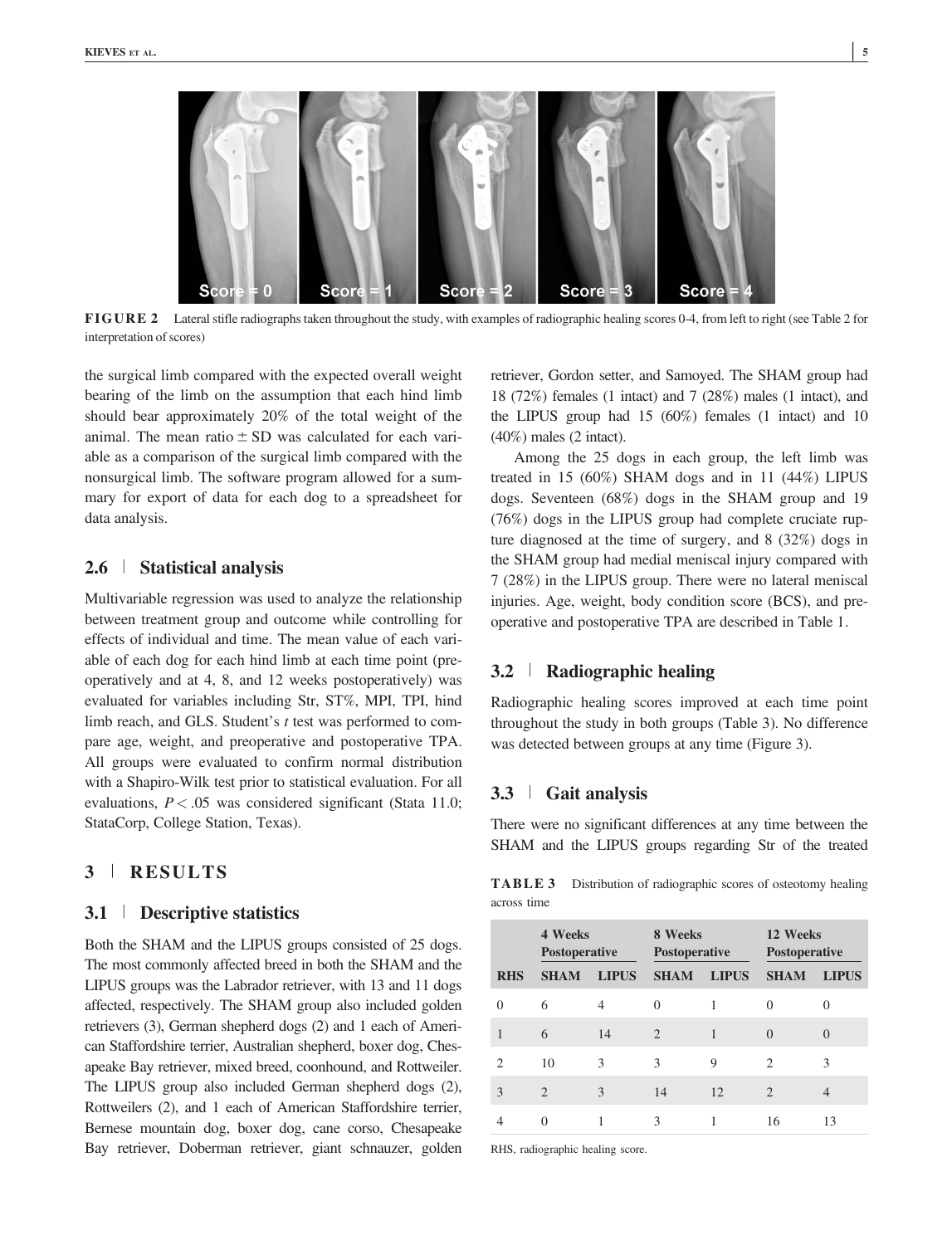

FIGURE 3 Radiographic healing score at each of the time points for the 2 groups, LIPUS and SHAM. Radiographic scores increased significantly across time for each group, but no significant difference in radiographic score was seen between groups at any time point.  $P < 0.05$ . LIPUS, low-intensity pulsed ultrasound; SHAM, placebo-treated control. Error bars indicate standard deviation

limb; hind limb reach of the treated limb; ST% of the affected limb; or symmetry indices for MPI, TPI, or GLS. TPI, MPI, and GLS score symmetry indices improved within each treatment group between presurgical evaluation and the 12-week time point. There was no difference within groups at any time point for hind limb reach, ST%, or Str (Tables 4, 5).

#### 3.4 <sup>|</sup> Compliance

Overall use of units in both groups was 81.96%, with 82.19% use in the LIPUS group (20%-100%) and 81.72% use in the SHAM group (41%-200%).

# 4 <sup>|</sup> DISCUSSION

The use of LIPUS for bone healing in dogs had not been evaluated previously. In this study, we did not detect a difference in radiographic bone healing between the LIPUS and SHAM groups at any time point. Radiographic assessment of cortical bridging is one of the main factors influencing a clinician's recommendation to return dogs to normal activity after fracture repair or osteotomy. Therefore, radiographic healing was chosen as the outcome measure for this study because of its clinical availability and practicality for clientowned animals. The healing process is a continuum, and any scoring system has some potential for error. Previously reported radiographic scoring systems similar to the one selected in this study frequently use scales that are not specific to TPLO.<sup>21-23</sup> Radiographic evaluation of healing in a stable osteotomy may not be sufficiently sensitive to identify subtle changes in bone healing. Computed tomography or dual x-ray absorptiometry have been used in previous studies of bone healing<sup>24-26</sup> and may have identified changes indicative of accelerated healing that were not noticeable by radiographic evaluation. Our inability to perform histopathology in these clinical cases precludes forming any conclusions regarding microscopic influence of LIPUS.7

TPLO was chosen for evaluating the effects of LIPUS on canine bone healing in a clinical setting because of the prevalence of the procedure. In addition, failure of an elective procedure is associated with high patient morbidity and economic impact for the owner and surgeon. A stable osteotomy was also selected for this study on the basis of previous evidence of enhanced bone healing with LIPUS in such models, including tibial osteotomies stabilized with external

| TABLE <sub>4</sub> | Temporospatial gait values <sup>a</sup> |  |
|--------------------|-----------------------------------------|--|
|--------------------|-----------------------------------------|--|

| <b>Ratio</b> |      |      |      |      |      |      | SHAM, Preop LIPUS, Preop SHAM, 4 wk LIPUS, 4 wk SHAM, 8 wk LIPUS, 8 wk SHAM, 12 wk LIPUS, 12 wk |      |
|--------------|------|------|------|------|------|------|-------------------------------------------------------------------------------------------------|------|
| MPI          | 0.88 | 0.84 | 0.84 | 0.86 | 0.89 | 0.91 | 0.95                                                                                            | 0.93 |
| <b>TPI</b>   | 0.66 | 0.57 | 0.67 | 0.63 | 0.72 | 0.75 | 0.77                                                                                            | 0.81 |
| <b>GLS</b>   | 0.69 | 0.57 | 0.69 | 0.63 | 0.80 | 0.75 | 0.87                                                                                            | 0.81 |

GLS, Gait4Dog Lameness Score; LIPUS, low-intensity pulsed ultrasound; MPI, mean pressure index; Preop, preoperative; SHAM, placebo-treated control; TPI, total pressure index.

a Mean values of symmetry indices of temporal-spatial gait analysis values are compared between groups preoperatively and at 4, 8, and 12 weeks postsurgery.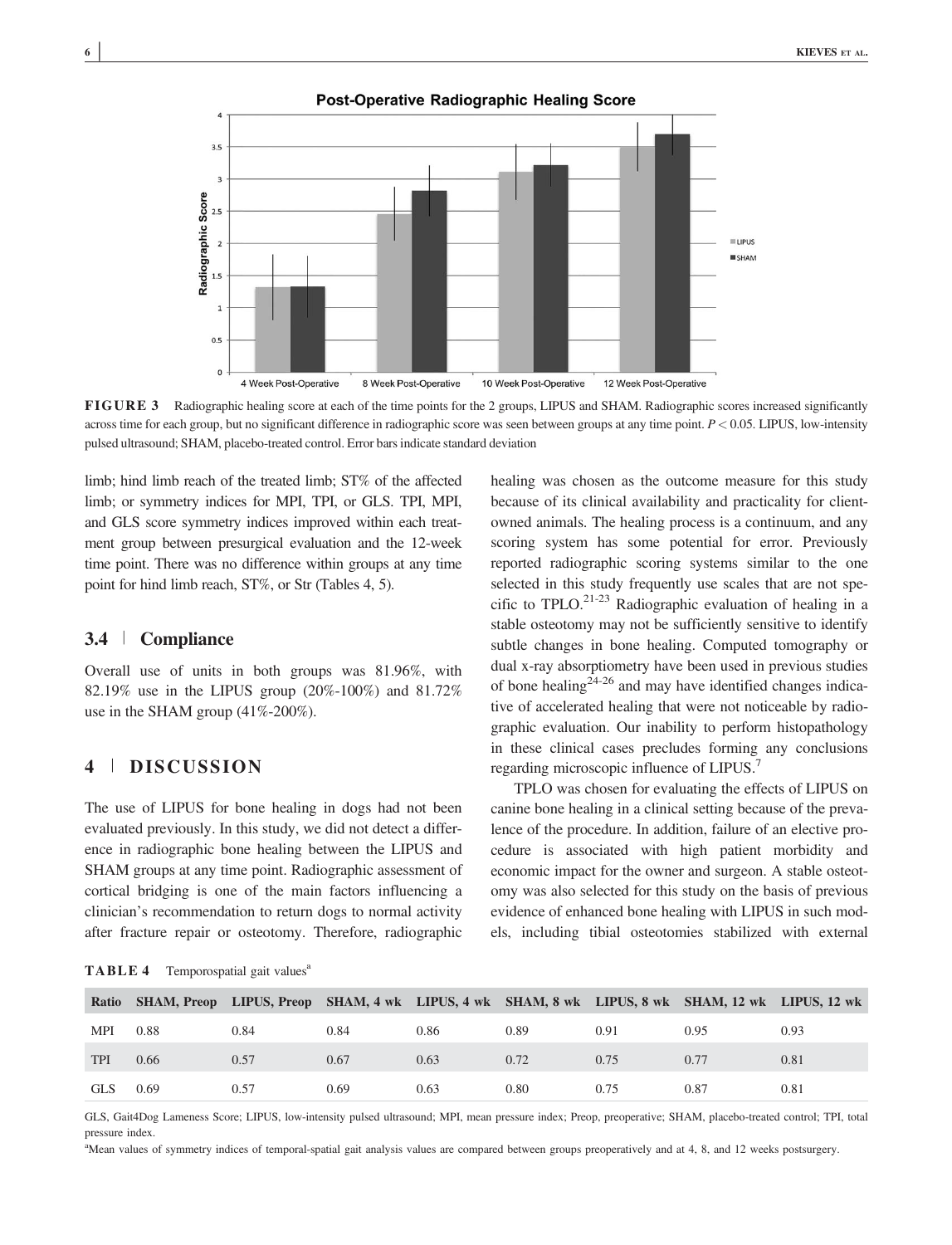| Time point      | <b>Str symmetry ratio</b> | <b>TPI</b> symmetry | <b>GLS</b> symmetry | <b>MPI</b> symmetry | Hind limb reach | Affected limb ST% |
|-----------------|---------------------------|---------------------|---------------------|---------------------|-----------------|-------------------|
| Preop           | 0.561                     | 0.688               | 0.464               | 0.614               | 0.579           | 0.577             |
| 4 weeks Postop  | 0.014                     | 0.297               | 0.109               | 0.651               | 0.754           | 0.035             |
| 8 weeks Postop  | 0.301                     | 0.477               | 0.634               | 0.27                | 0.756           | 0.549             |
| 12 weeks Postop | 0.057                     | 0.585               | 0.194               | 0.403               | 0.488           | 0.993             |

TABLE 5 Comparisons of temporospatial values between groups<sup>a</sup>

GLS, GAIT4Dog Lameness Score; MPI, mean pressure index; Preop, preoperatively; Postop, postoperatively; ST%, stance percentage; Str, stride length; TPI, total pressure index;

<sup>a</sup>Mean values of temporal-spatial gait analysis values are compared between SHAM and LIPUS treatment groups prior to surgical treatment and at 4, 8, and 12 weeks following surgery. There were no significant differences between these groups.

skeletal fixation.<sup>10,14,16,18</sup> Urita et al<sup>27</sup> reported improved radiographic bone healing in forearm shortening procedures stabilized with a bone plate and screws. In addition to studies evaluating healing with stabilized osteotomies, others have reported improvement in bone healing with LIPUS treatment for stable fractures.<sup>10,28</sup>

Limb function was assessed with a pressure-sensitive walkway to provide objective measures of gait analysis.<sup>20,29</sup> TPI and GLS improved within groups from presurgical analysis to 12-week follow-up, as expected in dogs recovering from TPLO. However, no difference in limb function was detected between groups at any time. The lack of a validated owner assessment questionnaire such as the Canine Brief Pain Inventory  $(CBPI)^{30}$  is a limitation because an instrument such as this could have detected differences in function at home. Indeed, improvement in CBPI scores does not necessarily correlate with objective force plate data.<sup>31</sup>

Few studies have evaluated the dosage effects of LIPUS on bone healing.32 The dosage in this study followed the manufacturer's recommendations for the unit. This dosage cannot be changed on the unit and has been used in most studies that have been reported in the human literature.<sup>1</sup> The LIPUS unit was applied at home by owners, which is consistent with its use in man, but could have led to errors in application. To obtain optimal results, dogs should have been treated by a trained professional to ensure compliance; daily treatments of 20 minutes each for a 12-week period require commitments from owners. The compliance data retrieved from the units indicated that average compliance was 82% in both groups, which probably eliminates differences in compliance as a confounding factor. These data must, however, be interpreted with caution because the unit recorded only the amount of time it was turned on per day, not whether it was actually placed on the dog or whether it was placed in the appropriate location. The appropriate location was marked on the limb with a Sharpie marker several times throughout the study, but owners were not directly supervised beyond the training session at the time of discharge. Finally, we cannot eliminate the possibility that

100% compliance would have improved the effect of the treatment.

Our results contrast with several reports of improved radiographic healing of fractures as well as clinical limb use after LIPUS treatment in man. LIPUS has been found to accelerate the healing of acute fractures<sup>2,9</sup> as well as that of delayed and nonunion fractures in humans.15-17 However, such positive results have not been consistently reported. Meta-analyses and reviews in the human literature have found that bone healing is most accelerated when LIPUS is used to manage fresh fractures in older patients, with a comminuted configuration.<sup>4,7</sup> The most recent metaanalysis by Lascelles et  $al^{28}$  did not find any effect of LIPUS on pain reduction, days to full weight bearing, time to return to work, or number of subsequent surgeries in man. This study focused on clinically relevant outcome measures that would affect patient quality of life and economic impact.

Other limitations of our study include the small number of cases enrolled in each group, which may have led to a type II error. The lack of previous studies of LIPUS in dogs precluded power and sample size calculations during study design. In addition, all dogs in this study received an oral nonsteroidal anti-inflammatory agent in the immediate postoperative period, which inhibits the cyclooxygenase (COX) pathway. The COX-2 pathway is proposed to play a role in the mechanism of LIPUS stimulation on bone healing, $\frac{1}{1}$  so this treatment may have affected the results of our study. However, both groups received the same postoperative treatment for the same amount of time, mitigating the influence of this factor on our comparisons.

Although this study did not detect any positive influence of LIPUS on the healing of an acute stable osteotomy (TPLO), the protocol used here seemed safe and well tolerated by all dogs. Future studies in delayed and nonunion fractures may produce results that support the use of LIPUS in dogs in specific cases. However, the results of this study do not provide evidence to support the routine use of LIPUS after TPLO or other stable osteotomies in dogs.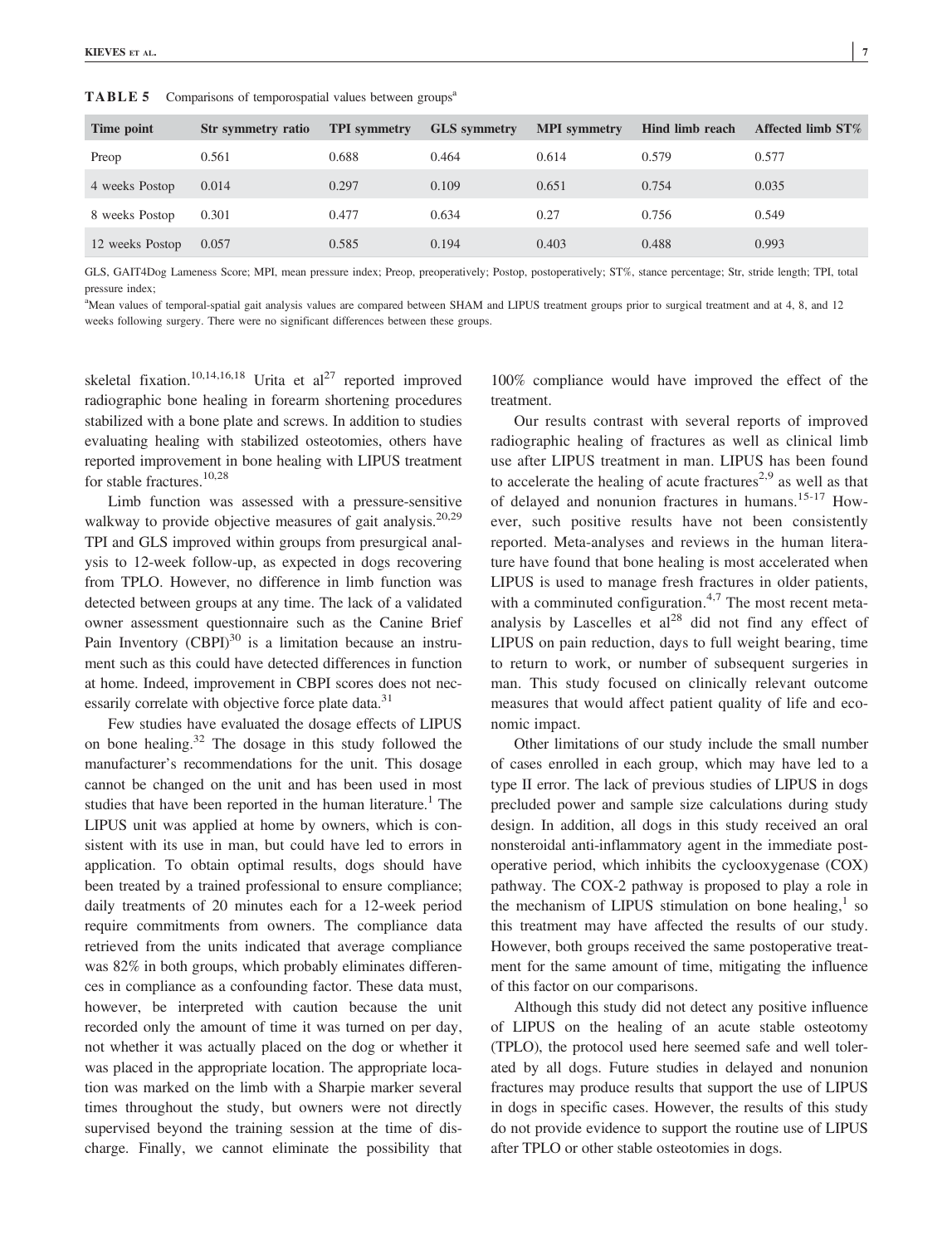#### CONFLICT OF INTEREST

The LIPUS units used were on loan from the manufacturer for the study. None of the authors have proprietary interest in this technology. The authors declare no conflicts of interest related to this report.

#### REFERENCES

- [1] Padilla F, Puts R, Vico L, Raum K. Stimulation of bone repair with ultrasound: a review of the possible mechanic effects. Ultrasonics. 2014;54:1125-1145.
- [2] Duarte LR. The stimulation of bone growth by ultrasound. Arch Orthop Trauma Surg. 1983;101:153-159.
- [3] Malizos KN, Hantes ME, Protopappas V, Papachristos A. Lowintensity pulsed ultrasound for bone healing: an overview. Injury. 2006;37(Suppl 1):S56-S62.
- [4] Bashardoust Tajali S, Houghton P, MacDermid JC, Grewal R. Effects of low-intensity pulsed ultrasound therapy on fracture healing: a systematic review and meta-analysis. Am J Phys Med Rehabil. 2012;91(4):349-367.
- [5] Wantanabe Y, Matsushita T, Bhandari M, Zdero R, Schemitsch EH. Ultrasound for fracture healing: current evidence. J Orthop Trauma. 2010;24:S56-S61.
- [6] Zacheral M, Gruber G, Radl R, Rehak PH, Windhager R. No midterm benefit from low intensity pulsed ultrasound after chevron osteotomy for hallux valgus. Ultrasound Med Biol. 2009;35 (8):1290-1297.
- [7] Pilla AA, Mont MA, Nasser PR, et al. Noninvasive lowintensity pulsed ultrasound accelerates bone healing in the rabbit. J Orthop Trauma. 1990;4(3):246-253.
- [8] Heckman JD, Ryaby JP, McCabe J, Frey JJ, Kilcoyne RF. Acceleration of tibial fracture-healing by noninvasive, lowintensity pulsed ultrasound. J Bone Joint Surg Am. 1994;76(1): 26-34.
- [9] Kristiansen TK, Ryaby JP, McCabe J, Frey JJ, Roe LR. Accelerated healing of distal radial fractures with the use of specific, low-intensity ultrasound. A multicenter, prospective, randomized, double-blind, placebo-controlled study. J Bone Joint Surg Am. 1997;79:961-973.
- [10] Tis JE, Meffert CR, Inoue N, et al. The effect of low intensity pulsed ultrasound applied to rabbit tibiae during the consolidation phase of distraction osteogenesis. J Orthop Res. 2002;20(4): 793-800.
- [11] El-Mowafi H, Mohsen M. The effect of low-intensity pulsed ultrasound on callus maturation in tibial distraction osteogenesis. Int Orthop. 2005;29(2):121-124.
- [12] Mayr E, Laule A, Suger G, Rüter A, Claes L. Radiographic results of callus distraction aided by pulsed low-intensity ultrasound. J Orthop Trauma. 2001;15(6):407-414.
- [13] Sakurakichi K, Tsuchiya H, Uehara K, Yamashiro T, Tomita K, Azuma Y. Effects of timing of low-intensity pulsed ultrasound on distraction osteogenesis. J Orthop Res. 2004;22(2):395-403.
- [14] Hantes ME, Mavrodontidis AN, Zalavras CG, Karantanas AH, Karachalios T, Malizos KN. Low-intensity trans-osseous ultrasound accelerates osteotomy healing in a sheep fracture model. J Bone Joint Surg. 2004;86A(10):2275-2282.
- [15] Yang KH, Park SJ. Stimulation of fracture healing in a canine ulna full-defect model by low-intensity pulsed ultrasound. Yonsei Med J. 2001;42(5):503-508.
- [16] Tsumaki N, Kakiuchi M, Sasaki J, Ochi T, Yoshikawa H. Lowintensity pulsed ultrasound accelerates maturation of callus in patients treated with opening-wedge high tibial osteotomy by hemicallotasis. J Bone Joint Surg Am. 2004;86-A(11):2399-2405.
- [17] Rutten S, Nolte PA, Korstjens CM, van Duin MA, Klein-Nulend J. Low-intensity pulsed ultrasound increases bone volume, osteoid thickness and mineral apposition rate in the area of fracture healing in patients with a delayed union of the osteotomized fibula. Bone. 2008;43(2):348-354.
- [18] Aonuma H, Miyakoshi N, Kasukawa Y, et al. Effects of combined therapy of alendronate and low-intensity pulsed ultrasound on metaphyseal bone repair after osteotomy in the proximal tibia of aged rats. J Bone Miner Metab. 2014;32:232-239.
- [19] Slocum B, Slocum TD. Tibial plateau leveling osteotomy for repair of cranial cruciate ligament rupture in the canine. Vet Clin North Am Small Anim Pract. 1993;23:777-795.
- [20] Light VA, Steiss JE, Montgomery RD, Rumph PF, Wright JC. Temporal-spatial gait analysis by use of a portable walkway system in healthy Labrador retrievers at a walk. Am J Vet Res. 2010;71(9):997-1002.
- [21] Duerr FM, Duncan CG, Savicky RS, Park RD, Egger EL, Palmer RH. Comparison of surgical treatment options for cranial cruciate ligament disease in large-breed dogs with excessive tibial plateau angle. Vet Surg. 2008;37:49-62.
- [22] Krotscheck U, Thompson MS, Ryan KK, Mohammed HO. Comparison of TPA, bone healing, and intra-articular screw placement using conventional nonlocked application of surgeoncontoured versus locked application of precontoured TPLO plates in dogs. Vet Surg. 2012;41:931-937.
- [23] Hoffer MJ, Griffon DJ, Schaeffer DJ, Johnson AL, Thomas MW. Clinical applications of demineralized bone matrix: a retrospective and case-matched study of seventy-five dogs. Vet Surg. 2008;37:639-647.
- [24] Ostlere SJ, Gold RH. Osteoporosis and bone density measurement methods. Clin Orthop Relat Res. 1991:149-163.
- [25] Souza TF, Andrade AL, Ferreira GT, et al. Healing and expression of growth factors (TGF- $\beta$  and PDGF) in canine radial ostectomy gap containing platelet-rich plasma. Vet Comp Orthop Traumatol. 2012;25:445-452.
- [26] Barnes K, Lanz O, Were S, Werre S, Clapp K, Gilley R. Comparison of autogenous and cancellous bone grafting and extracorporeal shock wave therapy on osteotomy healing in the tibial tuberosity advancement procedure in dogs. Radiographic densinometric evaluation. Vet Comp Orthop Traumatol. 2015;28(3):207-214.
- [27] Urita A, Iwasaki N, Kondo M, Nishio Y, Kamishima T, Minami A. Effect of low intensity pulsed ultrasound on bone healing at osteotomy sites after forearm bone shortening. J Hand Surg Am. 2013;38(3):498-503.
- [28] Rutten S, van den Bekerom MP, Siervelt IN, Nolte PA. Enhancement of bone-healing by low-intensity pulsed ultrasound: a systematic review. JBJS Rev. 2016;4(3):e6.